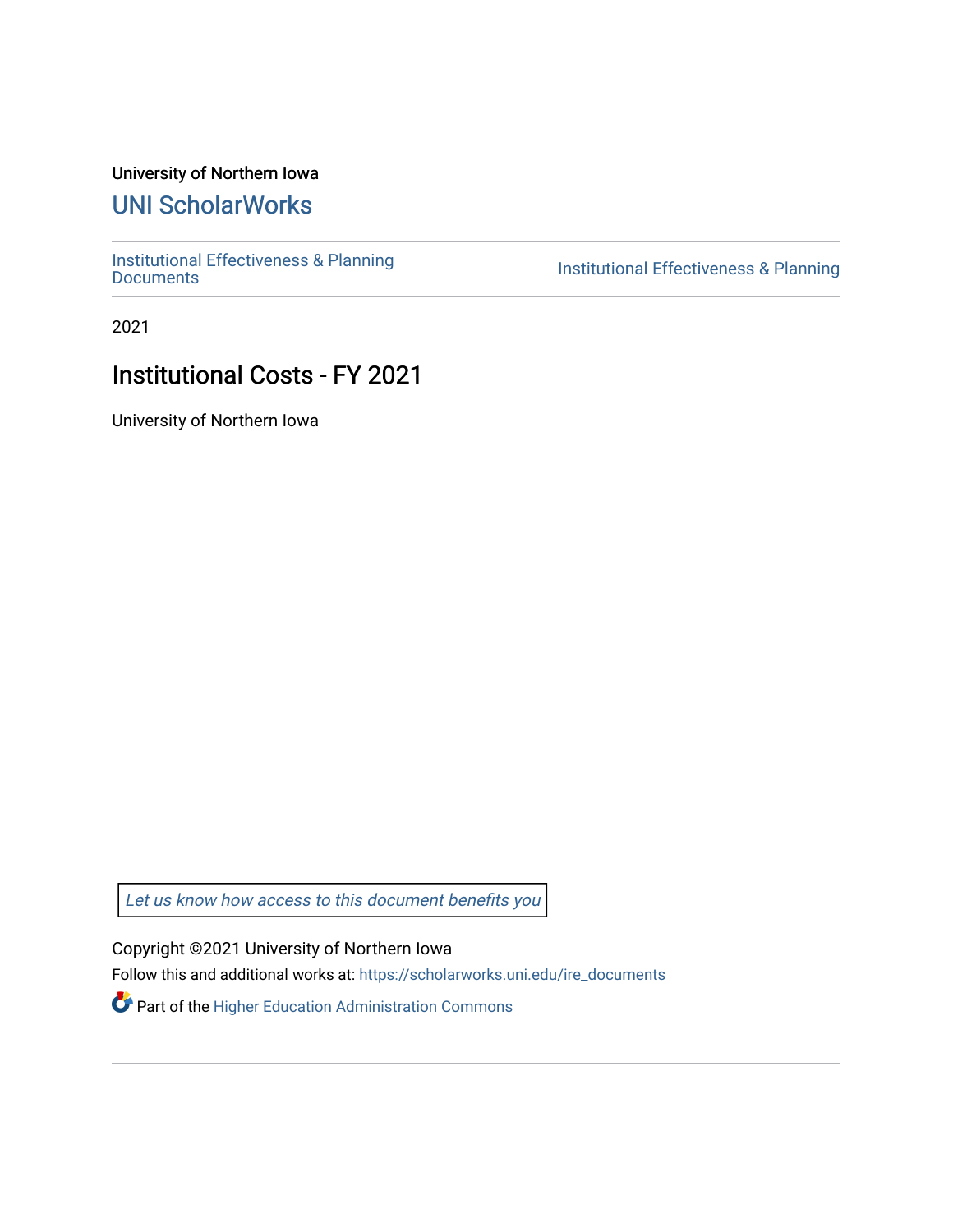| <b>TABLE 1</b>                                                                                                             |               |  |  |  |  |  |
|----------------------------------------------------------------------------------------------------------------------------|---------------|--|--|--|--|--|
| <b>INSTITUTIONAL COSTS - FY 2021</b>                                                                                       |               |  |  |  |  |  |
| <b>University of Northern Iowa</b><br><b>Unit Cost Expenditures</b><br><b>Classified by Programs Included and Excluded</b> |               |  |  |  |  |  |
|                                                                                                                            |               |  |  |  |  |  |
| Programs Included in Unit Costs<br>ΙΙ.                                                                                     |               |  |  |  |  |  |
| Instruction<br>А.                                                                                                          | \$63,841,460  |  |  |  |  |  |
| B. Research                                                                                                                | 210,226       |  |  |  |  |  |
| C. Academic Support                                                                                                        | 19,573,343    |  |  |  |  |  |
| D. Student Services                                                                                                        | 6,862,136     |  |  |  |  |  |
| E. Institutional Support                                                                                                   | 25,329,098    |  |  |  |  |  |
| F. Plant Operations & Maintenance                                                                                          | 25,083,690    |  |  |  |  |  |
| (excluding Building Repairs)                                                                                               |               |  |  |  |  |  |
| <b>Subtotal</b>                                                                                                            | 140,899,953   |  |  |  |  |  |
| G. Less Indirect Cost Recovery                                                                                             | (1, 262, 317) |  |  |  |  |  |
| Subtotal - Included                                                                                                        | 139,637,636   |  |  |  |  |  |
| II.<br>Programs Excluded from Unit Costs                                                                                   |               |  |  |  |  |  |
| <b>Building Repairs</b><br>А.                                                                                              | 8,331,338     |  |  |  |  |  |
| <b>B.</b> Public Service                                                                                                   | 599,295       |  |  |  |  |  |
| C. Scholarships and Fellowships                                                                                            | 14,233,561    |  |  |  |  |  |
| D. Auxiliary Enterprises                                                                                                   |               |  |  |  |  |  |
| E. Health Care Units                                                                                                       |               |  |  |  |  |  |
| F. Academic Support (CDC)                                                                                                  | 365,474       |  |  |  |  |  |
| G. Reimbursed Indirect Costs                                                                                               | 1,262,317     |  |  |  |  |  |
| H. Unreimbursed Indirect Costs                                                                                             |               |  |  |  |  |  |
| <b>Subtotal - Excluded</b>                                                                                                 | 24,791,985    |  |  |  |  |  |
| III.<br><b>Total Operating Expenditures</b>                                                                                | \$164,429,621 |  |  |  |  |  |
|                                                                                                                            |               |  |  |  |  |  |

1. General Education Fund.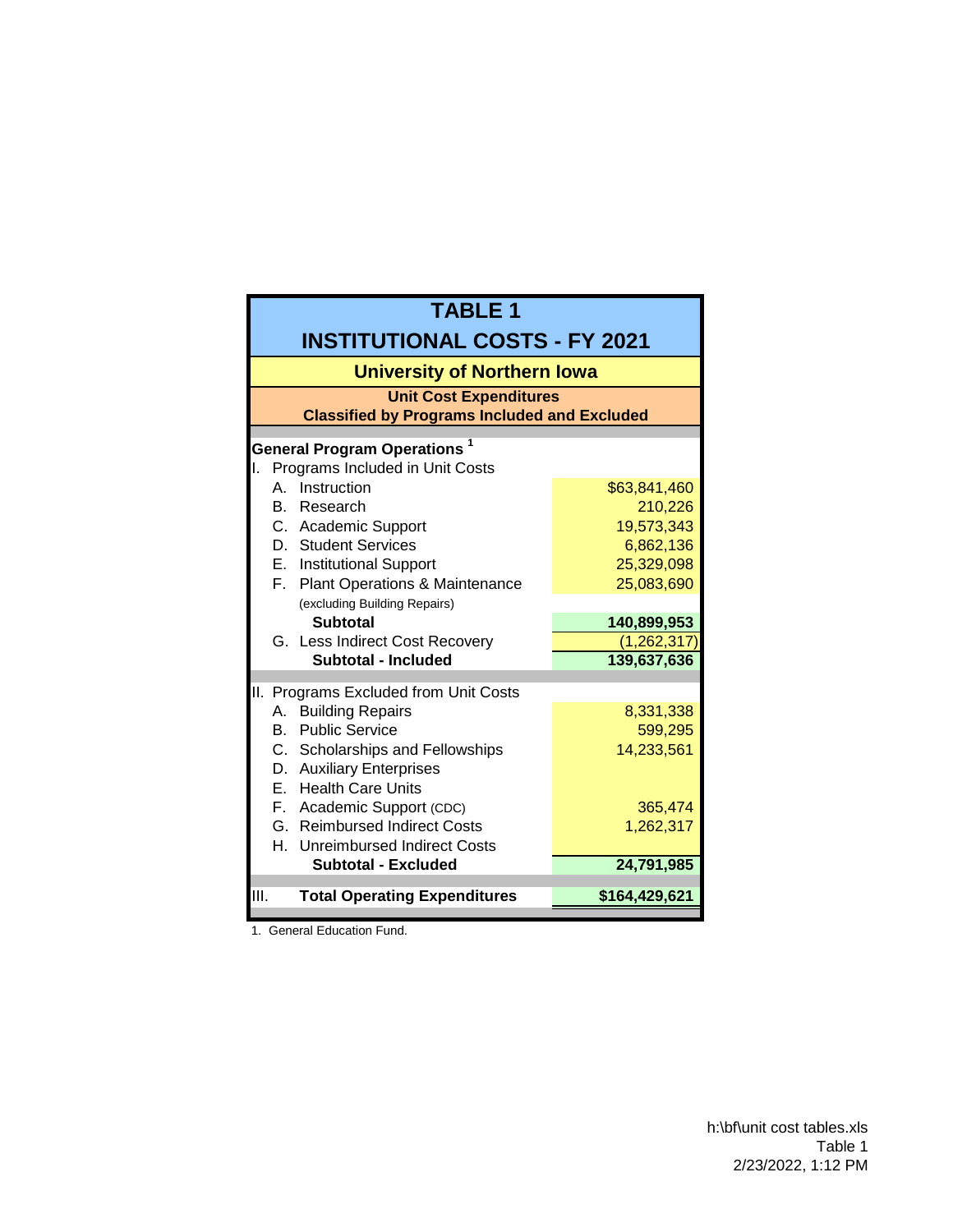| <b>TABLE 2</b>                                                                                                                                                                                                                                                                                                      |               |  |  |  |  |  |  |  |
|---------------------------------------------------------------------------------------------------------------------------------------------------------------------------------------------------------------------------------------------------------------------------------------------------------------------|---------------|--|--|--|--|--|--|--|
| <b>INSTITUTIONAL COSTS - FY 2021</b>                                                                                                                                                                                                                                                                                |               |  |  |  |  |  |  |  |
| <b>University of Northern Iowa</b>                                                                                                                                                                                                                                                                                  |               |  |  |  |  |  |  |  |
| <b>Unit Cost Expenditures Classified by Student Level</b>                                                                                                                                                                                                                                                           |               |  |  |  |  |  |  |  |
| <b>General Program Operations</b>                                                                                                                                                                                                                                                                                   |               |  |  |  |  |  |  |  |
| Expenditures Included in Unit Costs <sup>2</sup><br>Ι.                                                                                                                                                                                                                                                              |               |  |  |  |  |  |  |  |
| A. Lower Division                                                                                                                                                                                                                                                                                                   | \$31,218,216  |  |  |  |  |  |  |  |
| <b>B.</b> Upper Division                                                                                                                                                                                                                                                                                            | 87,218,097    |  |  |  |  |  |  |  |
| D. Masters                                                                                                                                                                                                                                                                                                          | 14,183,198    |  |  |  |  |  |  |  |
| E. Advanced Graduate                                                                                                                                                                                                                                                                                                | 7,018,125     |  |  |  |  |  |  |  |
| F. Professional                                                                                                                                                                                                                                                                                                     |               |  |  |  |  |  |  |  |
| Subtotal - Included                                                                                                                                                                                                                                                                                                 | \$139,637,636 |  |  |  |  |  |  |  |
| II. Expenditures Excluded from Unit Costs                                                                                                                                                                                                                                                                           |               |  |  |  |  |  |  |  |
| A. Building Repairs                                                                                                                                                                                                                                                                                                 | 8,331,338     |  |  |  |  |  |  |  |
| <b>B.</b> Public Service                                                                                                                                                                                                                                                                                            | 599,295       |  |  |  |  |  |  |  |
| C. Scholarships and Fellowships                                                                                                                                                                                                                                                                                     | 14,233,561    |  |  |  |  |  |  |  |
| D. Auxiliary Enterprises                                                                                                                                                                                                                                                                                            |               |  |  |  |  |  |  |  |
| E. Health Care Units                                                                                                                                                                                                                                                                                                |               |  |  |  |  |  |  |  |
| F. Academic Support                                                                                                                                                                                                                                                                                                 | 365,474       |  |  |  |  |  |  |  |
| <b>Organized Activities</b>                                                                                                                                                                                                                                                                                         |               |  |  |  |  |  |  |  |
| G. Reimbursed Indirect Costs                                                                                                                                                                                                                                                                                        | 1,262,317     |  |  |  |  |  |  |  |
| H. Unreimbursed Indirect Costs                                                                                                                                                                                                                                                                                      |               |  |  |  |  |  |  |  |
| L<br>IPRT (and associated O&M)                                                                                                                                                                                                                                                                                      |               |  |  |  |  |  |  |  |
| <b>Subtotal - Excluded</b>                                                                                                                                                                                                                                                                                          | \$24,791,985  |  |  |  |  |  |  |  |
| III.<br><b>Total Operating Expenditures</b>                                                                                                                                                                                                                                                                         | \$164,429,621 |  |  |  |  |  |  |  |
| 1. General Education Fund.<br>2. Includes instruction, research, academic support, student services, institutional<br>support, and plant operations and maintenance, except for building repair. The<br>total differs from Table 1 due to the exclusion of expenditures not attributable to<br>instructional units. |               |  |  |  |  |  |  |  |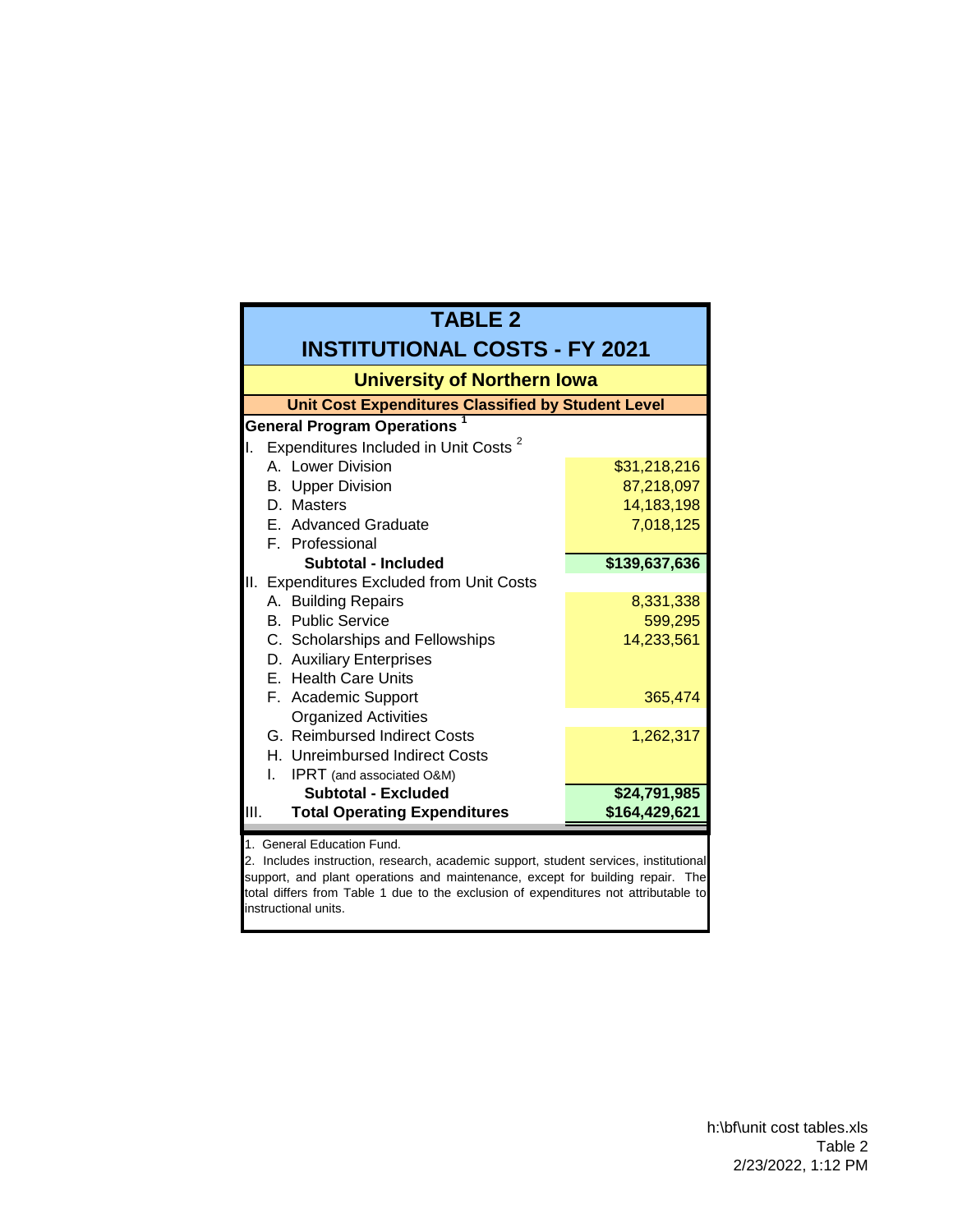| <b>TABLE 3</b><br><b>INSTITUTIONAL COSTS - FY 2021</b>                                                                       |                                             |                  |                                           |                                  |                              |  |  |  |
|------------------------------------------------------------------------------------------------------------------------------|---------------------------------------------|------------------|-------------------------------------------|----------------------------------|------------------------------|--|--|--|
| <b>University of Northern Iowa</b>                                                                                           |                                             |                  |                                           |                                  |                              |  |  |  |
| <b>Cost Per Full-Time Equivalent Student/Headcount</b><br><b>Excluding Indirect Costs Reimbursed from Sponsored Programs</b> |                                             |                  |                                           |                                  |                              |  |  |  |
|                                                                                                                              | <b>Number of</b><br><b>FTE</b><br>Students* | <b>Student</b>   | General<br>Program<br><b>Expenditures</b> | <b>General Program Unit Cost</b> |                              |  |  |  |
| <b>Student Level</b>                                                                                                         |                                             | <b>Headcount</b> |                                           | per FTE                          | <b>Per Student Headcount</b> |  |  |  |
| A. Lower Division                                                                                                            | 3,003                                       | 3,177            | \$37,598,044                              | \$12,520                         | \$11,834                     |  |  |  |
| <b>Upper Division</b><br>В.                                                                                                  | 4,746                                       | 5,127            | 85,097,632                                | 17,930                           | 16,598                       |  |  |  |
| Undergraduate Composite                                                                                                      | 7,749                                       | 8,304            | 122,695,676                               | 15,834                           | 14,775                       |  |  |  |
| C. Masters                                                                                                                   | 800                                         | 1,020            | 15,045,487                                | 18,807                           | 14,750                       |  |  |  |
| <b>Advanced Graduate</b><br>D.                                                                                               | 88                                          | 198              | 1,896,472                                 | 21,551                           | 9,578                        |  |  |  |
| E. Professional                                                                                                              |                                             |                  | 0                                         | --                               | $- -$                        |  |  |  |
| <b>Total Composite</b>                                                                                                       | 8,637                                       | 9,522            | \$139,637,635                             | \$16,167                         | \$14,665                     |  |  |  |

\*FTE based on 30 credit hours for undergraduate students